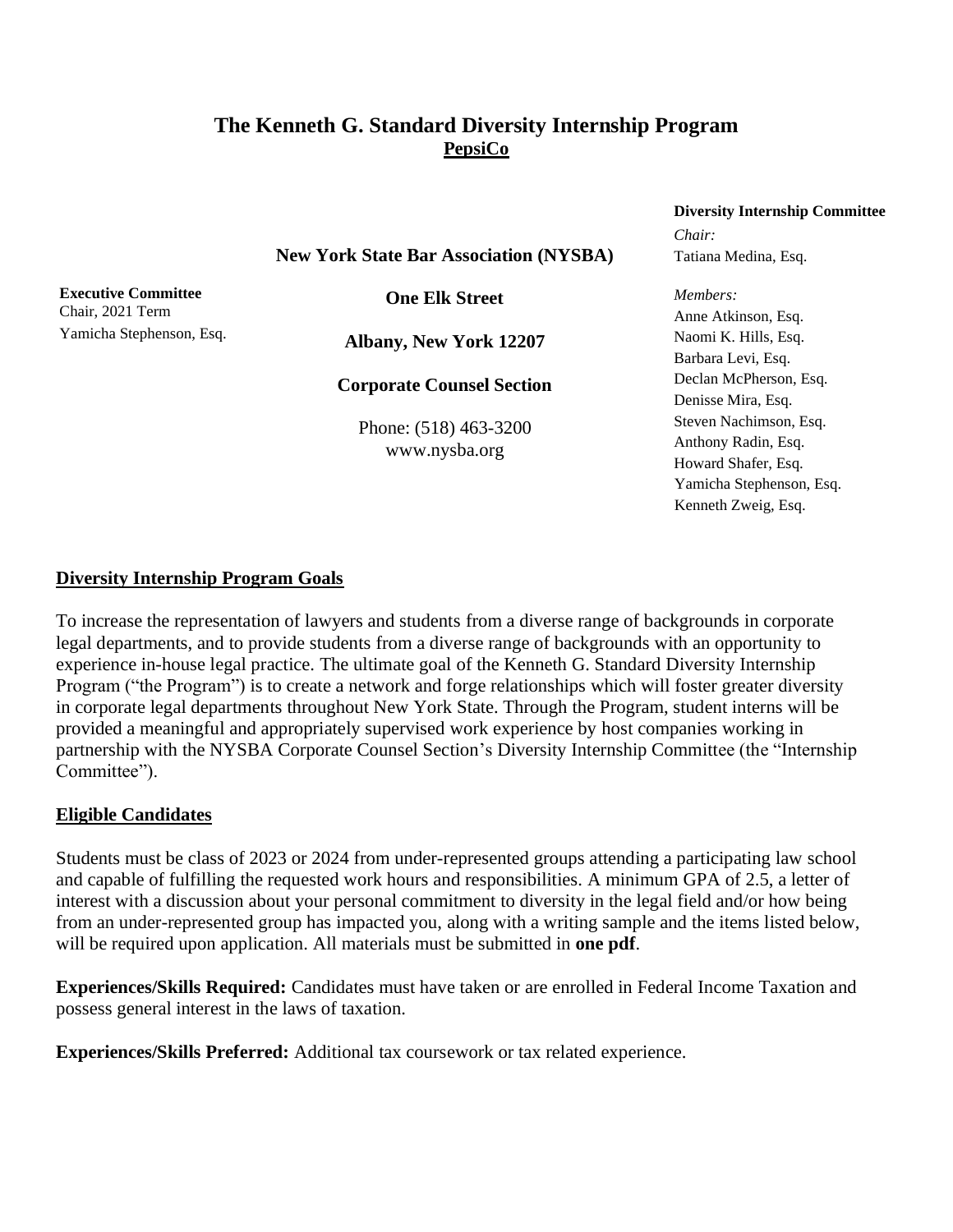# **Host Company: PepsiCo**

PepsiCo is a premier consumer products company focused on convenient foods and beverages. PepsiCo's tax department is committed to the Program and prepared to dedicate the time and resources necessary to promote its success.

The intern will work in the Tax Planning Group within PepsiCo's Corporate Tax Department.

The legal internship is expected to be a combination of in-office at the PepsiCo's headquarters in Purchase, NY, and remote work. Student must be within commuting distance of Purchase, NY.

#### **Program's Scope**

The Program shall operate during the summer of 2022, and will consist of 350-400 hours per intern, to be completed over a ten-week period. The total Compensation/Stipend for each intern shall be, at a minimum, \$7,000, and depending on the PepsiCo's compensation policy at the time of the internship, may be higher.

The program schedule is as follows:

| Schedule                            | <b>Dates and Deadlines</b> |
|-------------------------------------|----------------------------|
| <b>Student Application Deadline</b> | 03/11/2022                 |
| Interviews                          | April                      |
| Intern Selection                    | April - May                |
| Program Term start date             | Late May/early June 2022   |

# **Student Intern Responsibilities**

- Submit the following to the Internship Committee in **one single PDF**:
	- o Student Application Form (attached hereto);
	- o Letter of interest with a discussion about your personal commitment to diversity in the legal field and/or how being from an under-represented group has impacted you;
	- o Resume;
	- o Current, unofficial law school transcript (if Fall semester grades were not posted, update the application once grades are released); and
	- o Writing sample.
- To be eligible, students must have earned a minimum GPA of 2.5.
- Complete a ten-week internship (350-400 hours; approximately 35-40 hours per week),expected to be a combination of in office and remote work. Student must be within commuting distance of PepsiCo's headquarters in Purchase, NY.
- Attend any Program related meetings/receptions. Currently, one reception in July/August.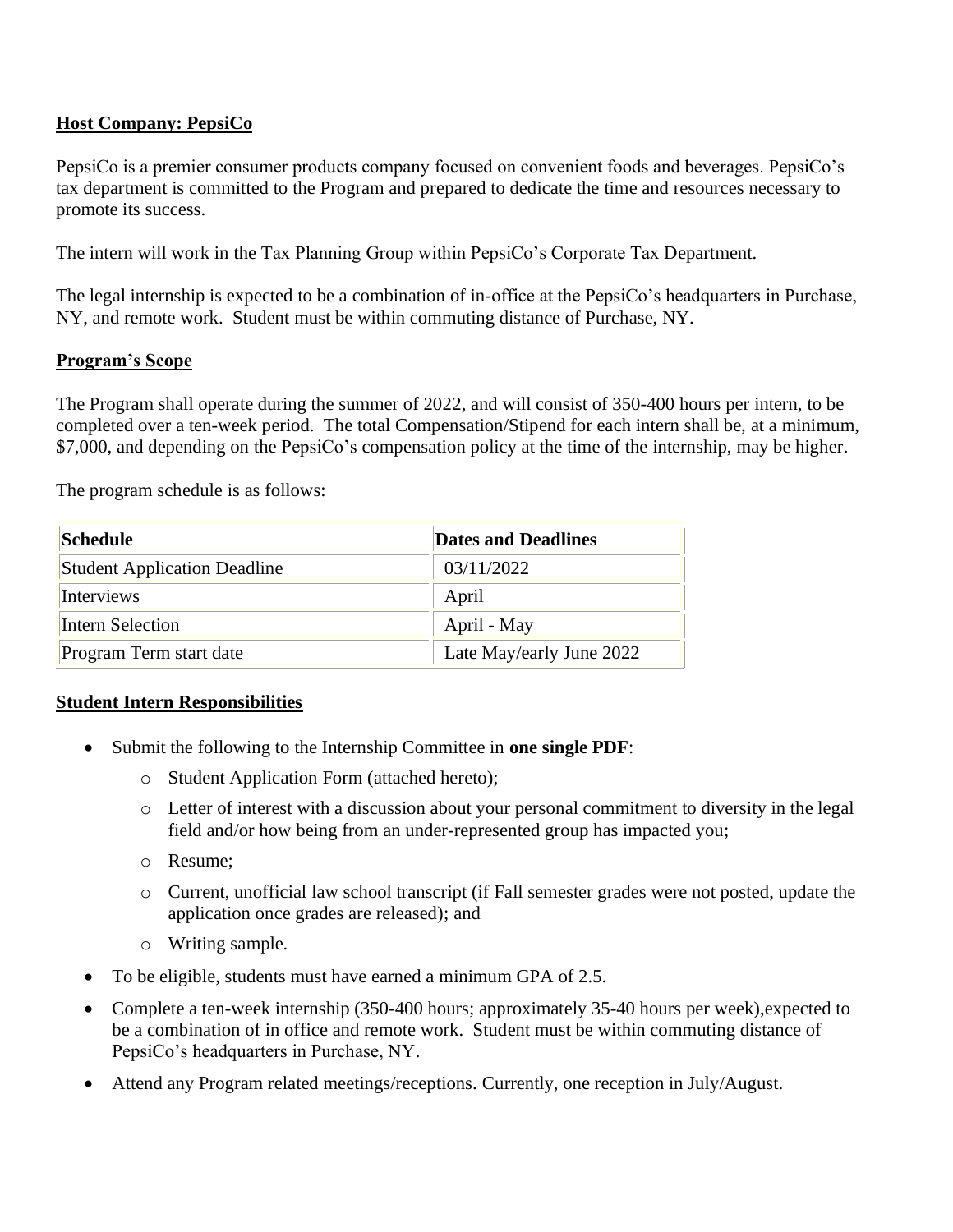• Complete an evaluation of the Diversity Internship Program.

### **Host Company Responsibilities**

- Commit to the sponsorship of the intern.
- Identify a contact person for the Program.
- Screen and interview student candidates during the designated time period.
- Designate an attorney to serve as a mentor for the student intern who will work with, consult, advise, and guide the student intern during his/her tenure with the Host Company in the same manner as they do with other interns and new lawyers.
- Exercise diligence and sensitivity to ensure that meaningful work assignments, equivalent to those assigned to other interns and young lawyers, are delegated to the student intern.
- Evaluate the student intern as they would with any other law intern working for them.
- Complete an evaluation of the Program and provide any information relevant to the Program requested by the Internship Committee.